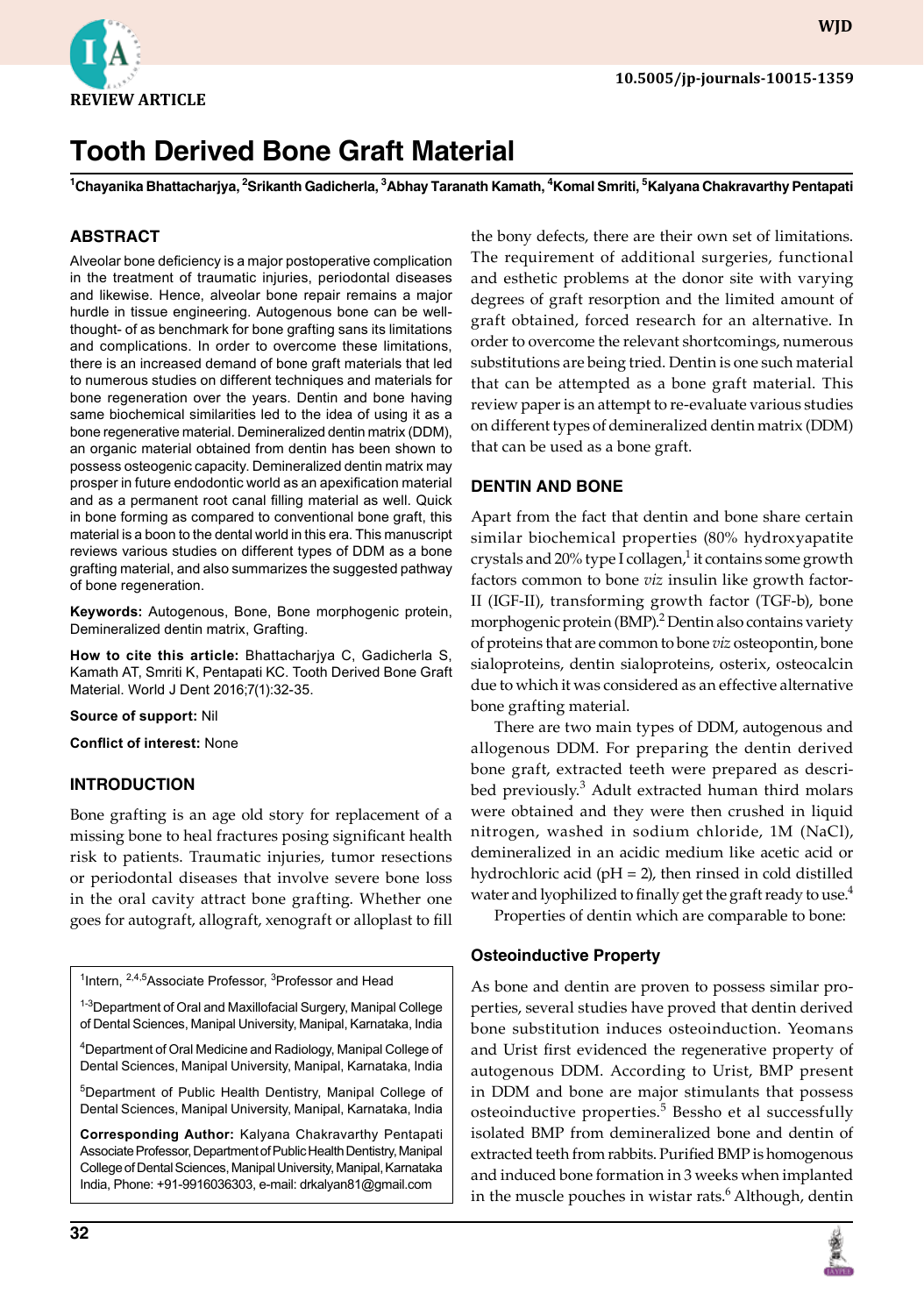derived BMP was different from bone derived BMP, the mechanism of action remained the same.<sup>7</sup>

According to Boden et al, LIM (constitutes of Lin11, Isl-1 and Mec3 homeodomain protein) minera-lization protein accelerates the differentiation of undifferen tiated cells into osteoblasts, hence, induce maturation and bone formation.<sup>8</sup> Wang et al found out that predentin, odontoblasts and the endothelial cells of blood vessels of teeth express  $LM$ . $9$  Gomes et al $^{10}$  studied the osteoinductive property of autogenous DDM slices in experimental surgical bone defects in rabbits incorporating human amniotic membrane (HAM) with using the guided bone regeneration (GBR) technique. Slices of autogenous DDM induced direct bone formation and were incorporated by the newly formed bone tissue and remodeled. The bone defects healed faster in the autogenous  $DDM + HAM$  than  $HAM$  group.<sup>10</sup>

## **Osteoconductive Property of Autogenous DDM**

Studies showed that autogenous DDM possessed osteoconductive properties similar to the one present in bone. Bone morphogenic protein besides acting as an osteoinductive material, it also acts as a scaffold for cells to grow into. Kim et al evaluated the surface structures and the physicochemical properties of autogenous tooth bone graft material and was compared with a variety of other bone graft materials. The result showed that the pattern associated with autogenous DDM had a low crystalline structure and is similar to the autogenous cortical bone structure.<sup>11</sup>

Carvalho et al investigated the osteopromotive property of autogenous DDM. In this study, he created 5 mm defect in the buccal bone of mandibular molars of 36 rabbits. These rabbits were divided into four groups, control group (defects remained untreated), PTFE group, PTFE + autogenous DDM group and experimental group (autogenous DDM). Postoperatively the experimental group showed normal bone regeneration with minimal inflammation causing no hindrance to bone formation.<sup>12</sup> Nampo et al used extracted teeth as graft material for alveolar repair and concluded that dentin has high affinity and marked osteoconductive effect on jaw bones.<sup>13</sup>

# **CLINICAL APPLICATION OF AUTOGENOUS DDM**

Tooth derived bone substitutes find a lot of clinical applications. Being autogenous, it eliminates the risk of immune reaction. Kim et al used autogenous tooth derived bone graft along with guided tissue regeneration at the time of implant placement. Histomorphometric analysis of the samples during healing period of 3 to 6 months showed new bone formation in 80 to 86% of the area of interest with excellent bone remodeling.<sup>14</sup>

Another retrospective cohort study (Lee and Kim) evaluated the clinical efficacy of autogenous DDM with a mean follow-up period of 31 months. The results showed that the mean peri-implant marginal bone loss after 1 year implant placement was  $0.33 \pm 0.63$  mm which demonstrated remarkable and acceptable healing property.<sup>15</sup>

# **Tooth Socket Preservation**

The residual alveolar bone get resorbed very rapidly immediately after teeth extraction. This causes difficulty in the seating of prosthesis at a later date or might also be esthetically unpleasant. Hence, alveolar bone preservation after teeth extraction is a common practise these days. Gomes et al conducted a human study in 2006 using autogenous DDM. Twenty-seven lower third molar sockets were selected. The experimental sockets were filled with autogenous DDM and were covered with PTFE membrane. After 90 days, the experimental sockets showed bone formation of the same radiopacity as the surrounding bone. Also, these sockets had shown a faster rate of bone formation as compared to the other groups (control group with no material in the socket and the third group with PTFE in the sockets). It was also proven that the experimental socket had a superior bony architecture.<sup>16</sup>

Kim et al used autogenous tooth bone powder and block in a socket immediately after tooth extraction. They reported good healing of the socket after 3 to 3.5 months which was then taken up for implant placement.<sup>17</sup>

# **Ridge Augmentation**

This is a process of increasing the height or width of alveolar bone in cases of bony deficiency. Bone grafts are added vertically or horizontally on the upper parts or laterally on the residual alveolar ridges respectively. These processes of augmenting the alveolar bone require the use of bone grafts which comes with its own set of complications. For example, bone resorption after grafting or dehiscence of the soft tissues. Therefore, autogenous DDM can be used as an alternative to conventional bone grafts in such cases as well. Kim et al reported a similar case of ridge augmentation where he used autogenous DDM. The results were pretty acceptable.<sup>18</sup>

Nilsson et al $^{29}$  said that an appropriate carrier is needed for the BMPs and growth factors to be incorporated as bone grafts while, others opined that DDM by itself can play the role of a carrier of exogenous BMP and growth factors as well as have osteoinductive effect.<sup>19</sup>

# **Sinus Bone Graft**

Pneumatization is a process by which the floor of the maxillary sinuses descend downward in edentulous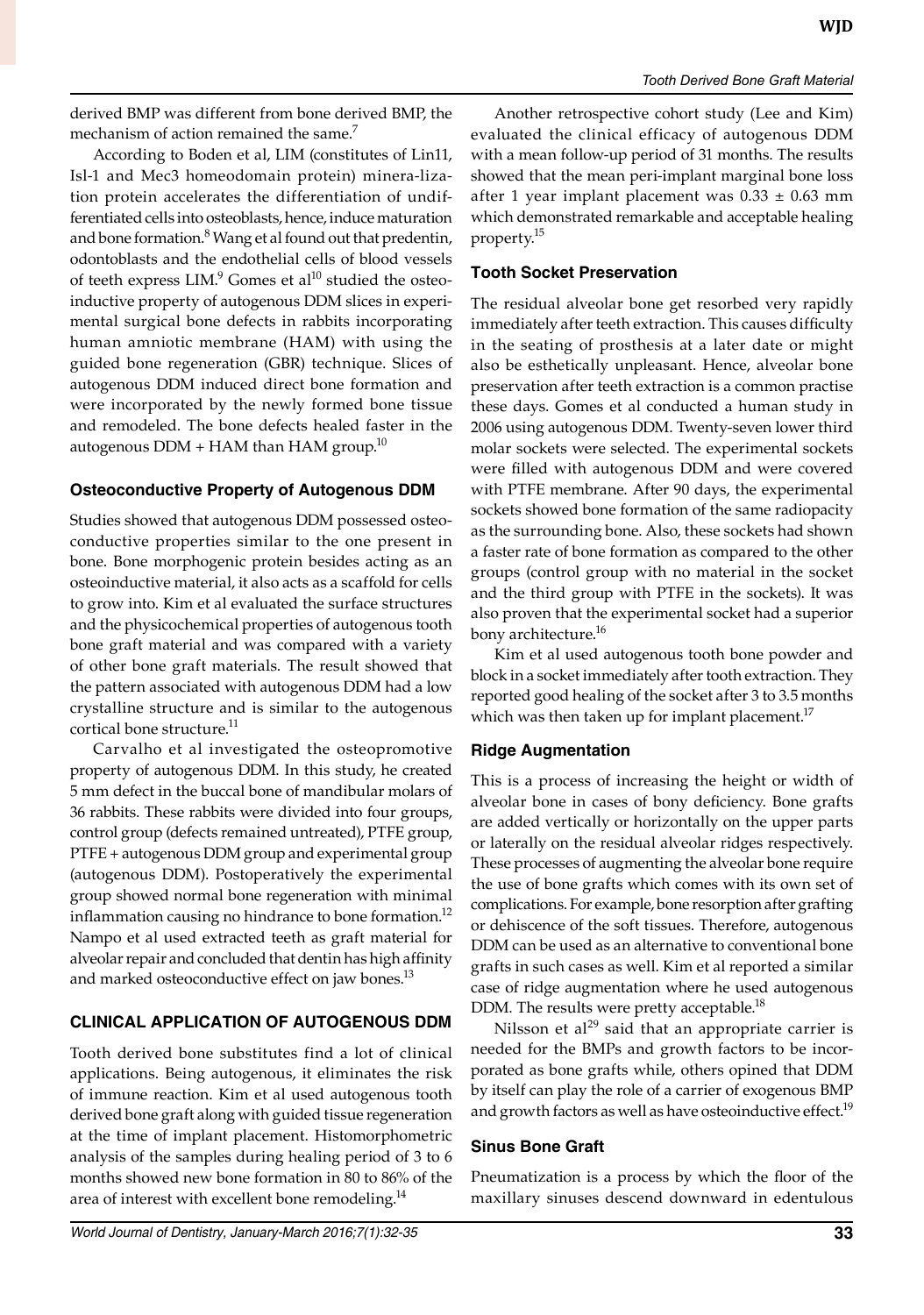maxillary arches. This might complicate the placement of implants at a later date. In order to push the floor of the sinuses upward, surgeries called 'sinus lift' surgeries are performed. In cases of direct method of sinus lift, bone grafts are added to push the schneiderian membrane and bony sinus floor upward.

Previous study on sinus lift using autogenous tooth graft material reported that subjects with autogenous tooth grafts alone or along with other bone graft materials showed implant survival rates of 96.15%. On histomorphological examination, it was found that autogenous tooth graft material showed gradual resorption and eventual bone formation through osteoinduction and osteoconduction.<sup>20</sup>

Lee et al conducted a study to compare the efficiency of autogenous DDM and other bone graft materials used in sinus bone graft surgeries, after a 4 months healing period, all the groups showed favorable bone formation, but autogenous DDM showed a faster rate and superior quality bone formation.<sup>21</sup> Kim et al again performed sinus bone graft surgeries using autogenous DDM, and concluded that this can be used as a sinus bone graft material.<sup>22</sup>

## **Guided Bone Regeneration**

Implant placement and severe periodontitis develops bone dehiscence and bone fenestrations over time. In order to avoid this, guided bone regeneration using bone graft in the peri-implant areas are becoming popular these days. A study conducted by Kim et al, $^{14}$  evaluated the use of autogenous DDM in growing bone by guided bone regeneration. They achieved 46 to 74% new bone formation in 3 to 6 months when compared to Babbush.<sup>23</sup>

Another study conducted by Kim et al said that histologically, autogenous DDM shows resorption initially and eventually shows new bone formation by osteoinduction and osteoconduction when subjected to guided bone regeneration.<sup>24</sup>

## **Collateral Uses**

Autogenous bone can be used as a potent bone graft material after tumor resections, traumatic injuries, large cyst enucleations, etc. hence, this prevents pathological fractures of the remaining bone.

## **DISCUSSION**

A tooth is the simplest thing one could think of to be used as a bone substitution material. The easy availability makes the job even easier. The dentinal matrix obtained from a tooth has to be demineralized before using as a bone graft material. The demineralized dentinal matrix is highly biocompatible and can support cell growth and proliferation. It is osteoconductive with the host cells and has a long shelf life. There are no reports of allergies or inflammations till date. Only shortcoming is, sacrifice of a healthy tooth to obtain the bone graft, however, this problem is solved by using a third molar, which are indicated for extraction in most of the cases. Further studies on the risks of disease transmission and antigenicity of the material are yet to be done. Otherwise, autogenous DDM can be used as a bone graft material.

Kim et al have conducted large number of studies and was successful in finding out that autogenous demineralized dentin matrix can be used for alveolar ridge augmentation, tooth socket preservation and sinus lifts. Pioneer studies performed by Yeoman and Urist in the year as early as 1967 proved that autogenous DDM possessed regenerative property.<sup>5</sup> Gomes et al had pointed out that autogenous DDM had osteoconductive properties, and produce radiopaque bone.<sup>16,25</sup> Lastly, an amazing work by Jiang et al have showed that autogenous DDM may prosper in the future endodontic world as an apexification material and as a permanent root canal filling material as well. $^{26}$ 

Furthermore, being autogenous leads to the absence of antigenicity, hence, enhances the bone-remodeling capabilities. This makes it a safe and effective bone graft material. Autogenous DDM was further suggested to be an ideal scaffold for stem cells and bone growth factors, and endodontic and tooth restorative material.<sup>27</sup> Therefore, autogenous tooth could be recycled as the innovative biomaterial.<sup>28</sup> Quick in forming bone  $(6-8)$ weeks) $13$  as compared to the conventional bone graft, this material is a boon to the dental world in this era.

## **REFERENCES**

- 1. Urist MR, Strates BS. Bone morphogenetic protein. J Dent Res 1971;50:1392-1406.
- 2. Smith AJ. Vitality of the dentin-pulp complex in health and disease: growth factors as key mediators. J Dent Educ 2003;67:678-689.
- 3. Murata M, Sato D, Akazawa T, Taira T, Sasaki T, Arisue M. Bone and cartilage induction in nude mice using demineralized dentin matrix. J Hard Tissue Biol 2003;11:110-114.
- 4. Murata. Bone engineering using human demineralized dentin matrix and recombinant human BMP-2. J Hard Tissue Biol 2005;14:80-81.
- 5. Yeomans JD, Urist MR. Bone induction by decalcified dentine implanted into oral, osseous and muscle tissues. Arch Oral Biol 1967;12:999-1008.
- 6. Bessho K, Tagawa T, Murata M. Purification of rabbit bone morphogenetic protein derived from bone, dentin and wound tissue after tooth extraction. J Oral Maxillofac Surg 1990;48:162-169.
- 7. Bessho K, Tanaka N, Matsumoto J, Tagawa T, Murata M. Human dentin matrix-derived bone morphogenic protein. J Dent Res 1991;70:171-175.